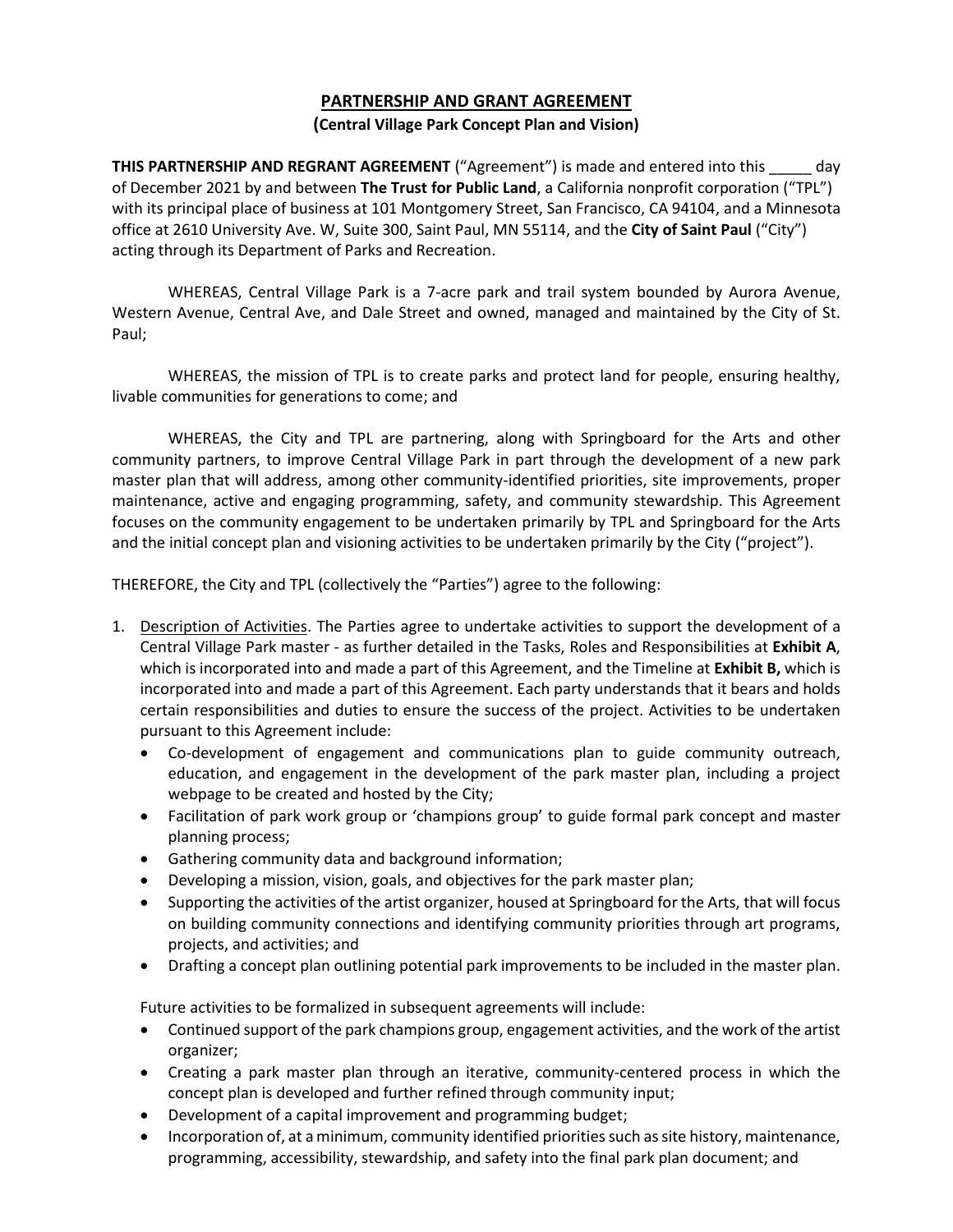- Exploration of strategies to implement the park master plan.
- 2. Project Vision and Goals. Through a community-driven process for park renovations and activation, the project vision is to ensure a Central Village Park that is a space that is safe and welcoming to all. Specific goals include the following:
	- Foster community connections
	- Facilitate resident-driven conversations surrounding the park's future
	- Activate the space
	- Celebrate the community's rich diversity Adopt a plan for the future of the park
	- Make site improvements to address safety and livability
	- Maintain and steward the park space
- 3. Core Commitments. In undertaking this project, the City and TPL commit to the following:
	- Listen to community and follow their lead, investing in their ideas, and advocating for their vision
	- Value community as the experts that they are
	- Share resources with partners and invest in neighborhood champions to engage community in authentic ways; value and honor time, voice, and energy; and increase the diversity and equity of project team
	- Go deep and work as a team in partnership with community over many years to achieve community's vision for Central Village Park
	- Develop trusted partnerships with community-based organizations and residents
	- Value diverse voices, especially elders, youth, and immigrants
	- Collaborate and share in success.
- 4. Term. The term of this Agreement shall commence upon execution of this Agreement by all Parties, and shall continue through July 31, 2022, unless the Agreement is terminated or extended in accordance with the provisions of this Agreement.
- 5. Grant Amount. TPL shall grant to the City the sum of \$25,000 to support city staff time for the Central Village Park project. Funds are to be disbursed upon execution of this Agreement and receipt of an invoice from the City to TPL. Payment shall be made by check, and the check shall be sent to the following address:

## [INSERT ADDRESS FOR CHECK]

- 6. Conflict of Interest. During the term of this Agreement, the Parties agree not to undertake any responsibilities or engage in activities which may conflict with or be detrimental to the success of this Agreement. Further, the Parties shall disclose to one another any situation which may reasonably present a conflict of interest and shall mutually and in good faith attempt to resolve any apparent or perceived conflict of interest. If the conflict cannot be resolved between the Parties, any one party may terminate this Agreement effective on the day notice is sent.
- 7. Disclaimer of Liability. Each party assumes no responsibility or liability for the actions of the other Party in implementing its roles and responsibilities pursuant to this Agreement. Each party shall be responsible for its acts and omissions, and the acts and omissions of its employees, officers, and directors, to the extent allowed by law.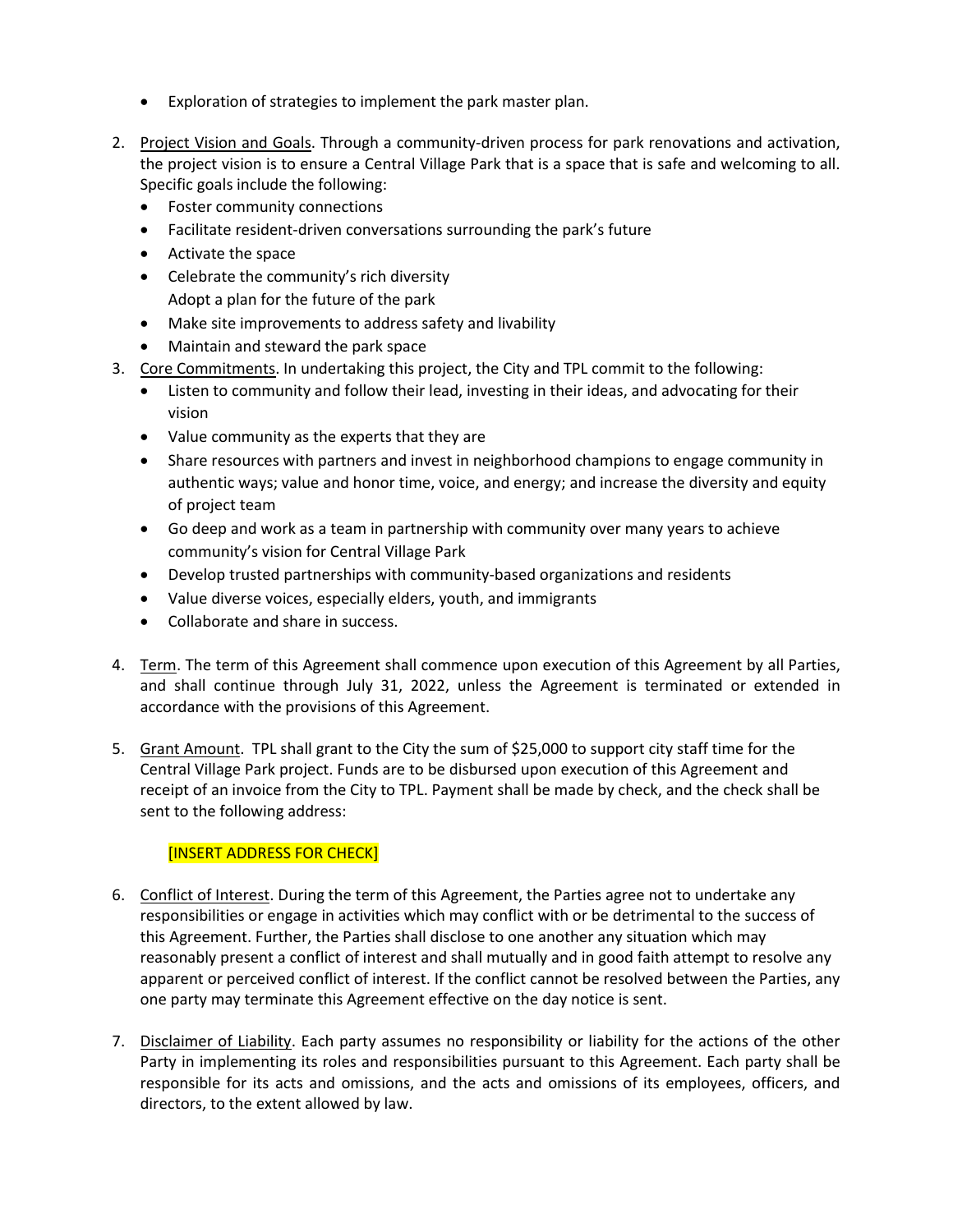- 8. Independent Status. The Parties are independent entities and nothing in this Agreement is intended or shall be deemed to create an association, partnership, joint venture, agency or employer and employee relationship between the Parties.
- 9. Termination. If either party fails to comply with any term or condition in this Agreement, the other party may terminate this Agreement after giving written notice to the other party and permitting it fourteen (14) days to cure any deficiencies. In event of a termination, the City will return all unspent funds to TPL.
- 10. Entire Agreement. This Agreement sets forth the entire understanding of the Parties concerning the Central Village Park project and supersedes all prior or contemporaneous communications and negotiations, both oral and written relating to schoolyard project. No party can assign, transfer or sublicense its rights under this Agreement nor any right granted herein. This Agreement may be modified, amended, or extended only by written agreement by the Parties.
- 11. **Counterparts**. The parties may sign this Agreement in counterparts, each of which constitutes an original, but all of which together constitute one instrument.
- **12. Electronic Signatures/Multiple Originals.** The parties agree that the electronic signature of a party to the Agreement shall be valid as an original signature of such party and shall be effective to bind such party to this Lease. The parties further agree that any document (including this Agreement and any attachments or exhibits to this Agreement) containing or to which there is affixed, an electronic signature shall be deemed (i) to be "written" or "in writing," (ii) to have been signed, and (iii) to constitute a record established and maintained in the ordinary course of business and an original written record when printed from electronic files. For purposes hereof, "electronic signature" also means a manually signed original signature that is then transmitted by an electronic means, including without limitation a faxed version of an original signature or an electronically scanned and transmitted version (e.g. via PDF) of an original signature. Any party's failure to produce the original signature of any electronically transmitted signature shall not affect the enforceability of this Agreement. This Agreement may be executed in multiple originals, which shall be deemed to be one document.

**IN WITNESS WHEREON,** the City of St. Paul and TPL have caused this Partnership and Grant Agreement to be made as of the day and year first written above.

| Susan Schmidt, MN State Director |                             |
|----------------------------------|-----------------------------|
|                                  |                             |
| THE CITY OF SAINT PAUL           | THE TRUST FOR PUBLIC LAND   |
| Mayor, or his designee           | $\mathsf{By:}\_\_\_\_\_\_\$ |
|                                  |                             |
| Director, Parks and Recreation   |                             |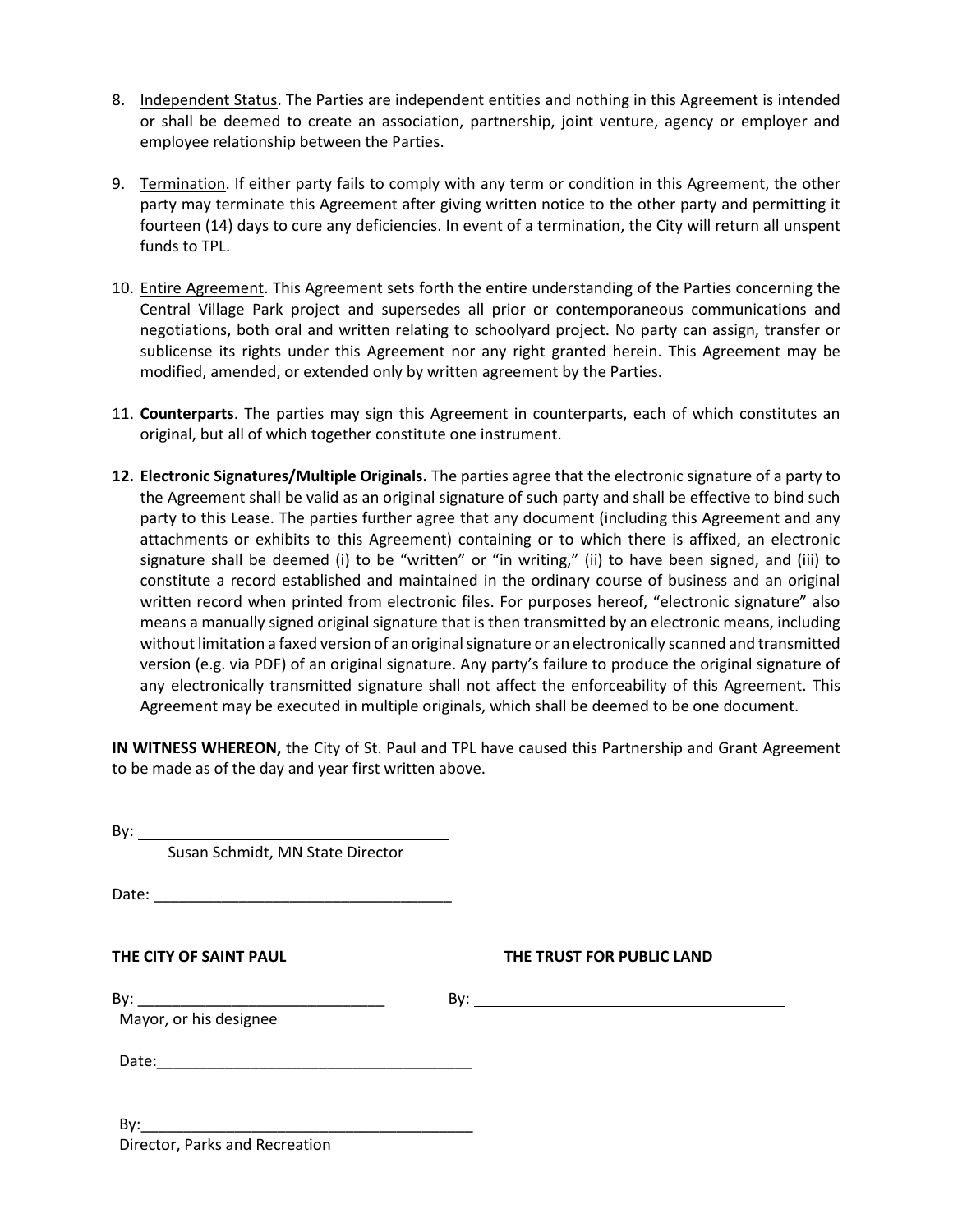Date:\_\_\_\_\_\_\_\_\_\_\_\_\_\_\_\_\_\_\_\_\_\_\_\_\_\_\_\_\_\_\_\_\_\_\_\_\_

By:\_\_\_\_\_\_\_\_\_\_\_\_\_\_\_\_\_\_\_\_\_\_\_\_\_\_\_\_\_\_\_\_\_\_\_\_\_\_\_ Director, Office of Financial Services

Date:\_\_\_\_\_\_\_\_\_\_\_\_\_\_\_\_\_\_\_\_\_\_\_\_\_\_\_\_\_\_\_\_\_\_\_\_\_

Approved as to Form:

By:\_\_\_\_\_\_\_\_\_\_\_\_\_\_\_\_\_\_\_\_\_\_\_\_\_\_\_\_\_\_\_\_\_\_\_\_\_\_\_ Assistant City Attorney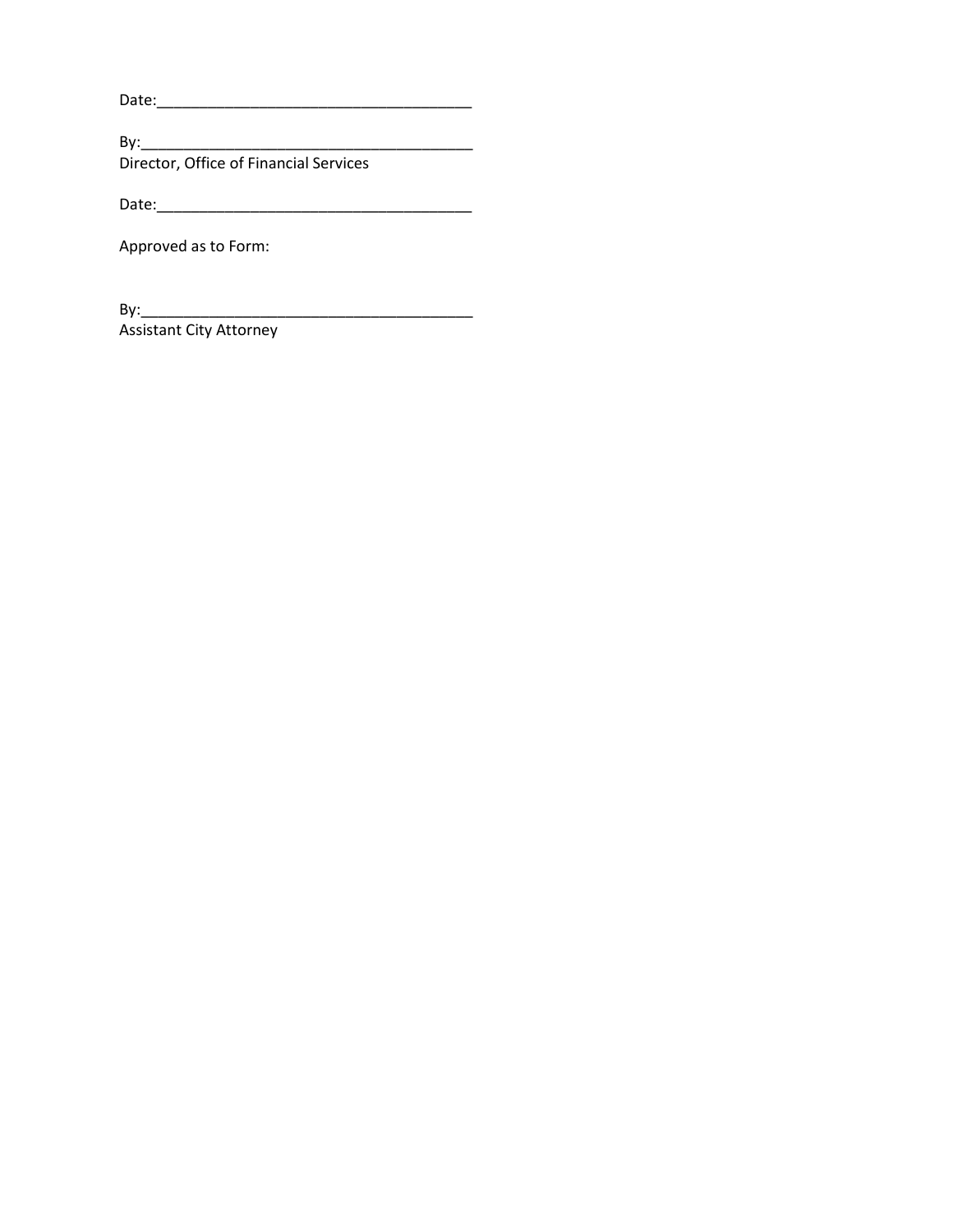## **EXHIBIT A Tasks, Roles and Responsibilities**

*[Attach]*